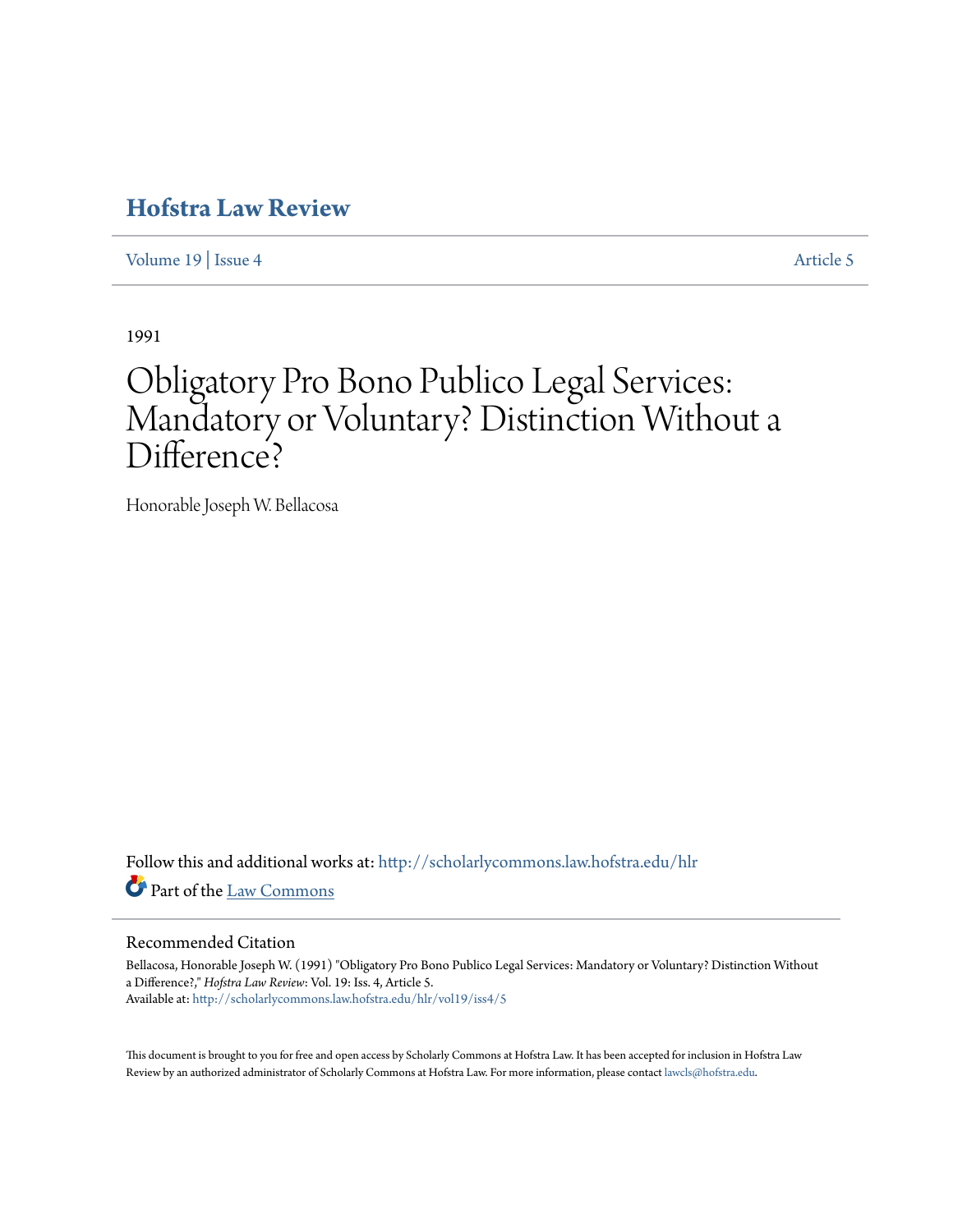# OBLIGATORY PRO **BONO PUBLICO LEGAL** SERVICES: MANDATORY OR VOLUNTARY? DISTINCTION WITHOUT **A DIFFERENCE?**

# *Honorable Joseph W. Bellacosa\**

The legal profession is interwoven into every nook and cranny of American life and society. De Tocqueville noted in his great commentary on our republican democracy that all issues, including the high public and governmental ones, 'are eventually transformed into legal questions.' An examination of the history of our New York State Court of Appeals' docket bears this out.<sup>2</sup> The Court's work spans from adoption to zoning on its civil docket, and from the most minor transgression to murder on the criminal docket. In the early decades of this century, the Cardozo Court grappled primarily with private law disputes-torts, contracts, sales and the like. Although the Court does not lack for these kinds of cases today, it is the public law docket that is dominating the latter decades of this century. A sparrow does not fall from the sky except that some government bureaucrat watches, counts and sues or is sued.

This pervasive envelopment of various levels of all our governments into the regulation of the lives of all citizens and into conflicts *inter sese* among various levels of governments has escalated the demand for lawyers to respond to the intensified needs of ordinary people for legal services.3 The proportionate desire and even desperate need for such services has never been more manifest and evident than now in the wake of the economic debacle, not at all nostalgically remembered as the "Greed Decade of the Eighties." The fiscal

**<sup>\*</sup>** Judge, New York State Court of Appeals. This Article is adapted from remarks given at the Annual Dinner of the Hofstra Law Review, Uniondale Marriott Hotel, on April 21, **1991.**

<sup>1.</sup> See 1 A. DE TOCQUEVILLE, DEMOCRACY IN AMERICA 290 (Phillips Bradley ed. 1945) (noting that political questions usually become judicial questions).

<sup>2.</sup> *See generally* F. BERoAN, HIsToRY **OF THE** Nsw YORK COURT **OF** APPEALS, **1847- 1932 (1985)** (tracing the early history of the New York Court of Appeals).

<sup>3.</sup> See generally COMMITTEE TO IMPROVE THE AVAILABILITY OF LEGAL SERVICES, FINAL REPORT TO THE CHIEF JUDGE OF THE STATE OF NEW YORK (April 1990), *reprinted In* **19 HOFSTRA** L. REV. **755 (1991)** (discussing the ordinary person's heightened need for legal services) [hereinafter MARRERO REPORT].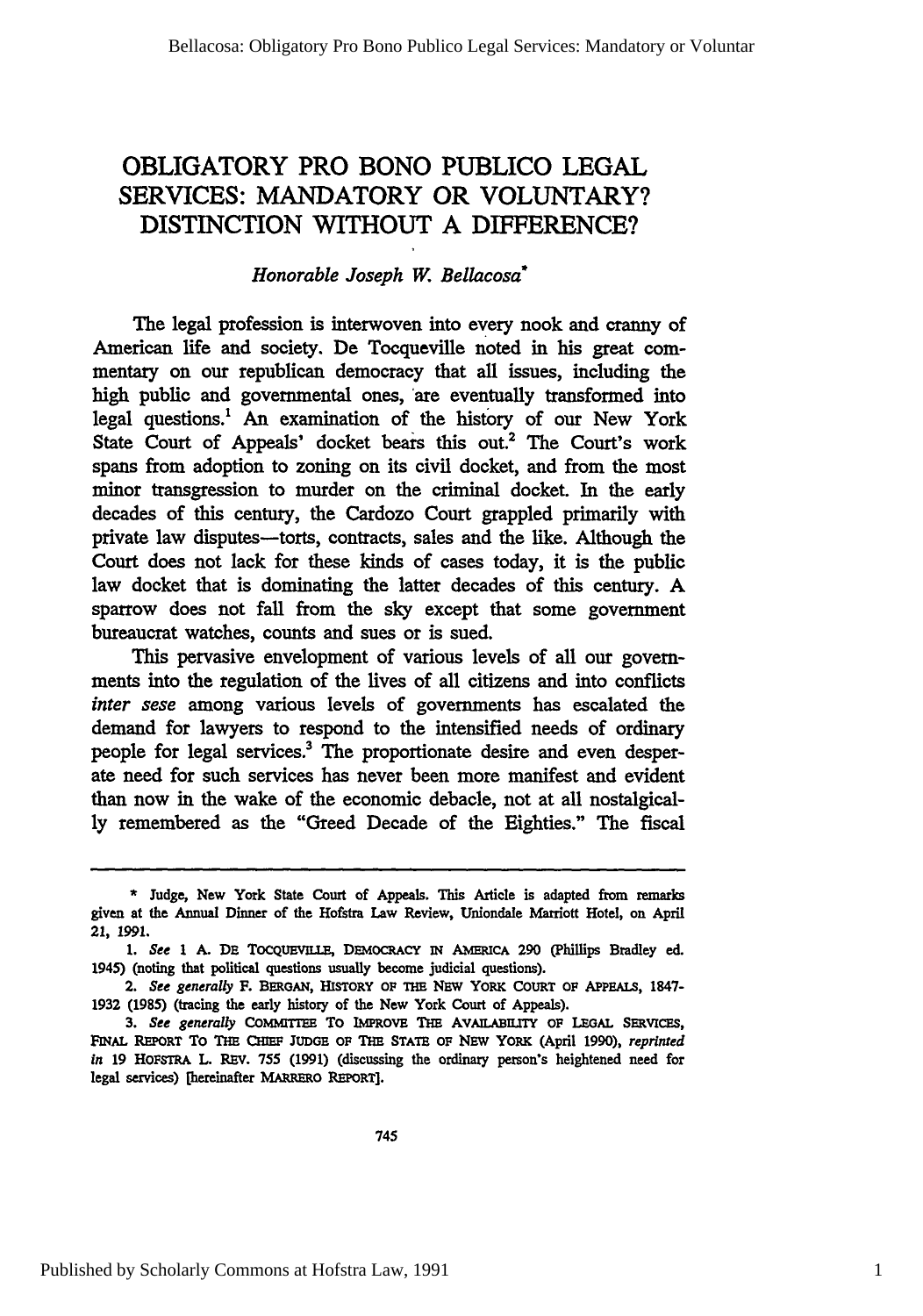#### *HOFSTRA L4WREVEW*

(VCol. **19:745**

detritus already evident in the early 1990's is certainly a testament to that. I allude not just to the activities of the Boeskys and Milkens, but to merger-and-acquisition pyramidings; colossal bankruptcies, savings and loan scandals, unfathomable public debt at all governmental levels and the like-all involving many lawyers in one way or another. **All** these things, of course, also impact directly, having a ripple effect on countless ordinary people. So, can the social and professional conscience and soul of the members of the legal profession be relocated and resuscitated? Many asked the same question after the Watergate scandal of the early 1970's. Or will we be left with George Bernard Shaw's trenchant one-liner: "All professions are conspiracies against the laity."4 I am an optimist and confident that you incubating lawyers, and you full-fledged veterans too, can disprove that critical aphorism, and can find and walk the high road again.

The need and the call to duty are surely some of the engines driving the intensified efforts for pro bono legal services reform from within, motivated **by** the impulse to "do **good"** as a volunteer on a person-to-person basis, but also stemming from a sense of professional obligation. An opportunity is at hand-born of duty, not grace. The trick is whether the moment can be seized without a fight to the death over the hated and mistrusted "Mandate Kicker."

I would like to share with you an exerpt from a poem from a book called *Breaking Bread,* a biography of Dorothy Day-the founder of the Catholic Worker movement in the lower East Side of New York City during the troubled 1920's and 1930's; an indefatigable worker among the utterly poor and destitute, and dubbed a Communist because of her work:

### *Ambassadors of God*

People who are in need and are not afraid to beg give to people not in need the occasion to do good for goodness' sake. Modem society calls the beggar bum and panhandler and gives him the bum's rush. The Greeks used to say that people in need are the ambassadors of the gods.

4. G.B. Shaw, *The Doctor's Dilemma,* Act **I (1911).**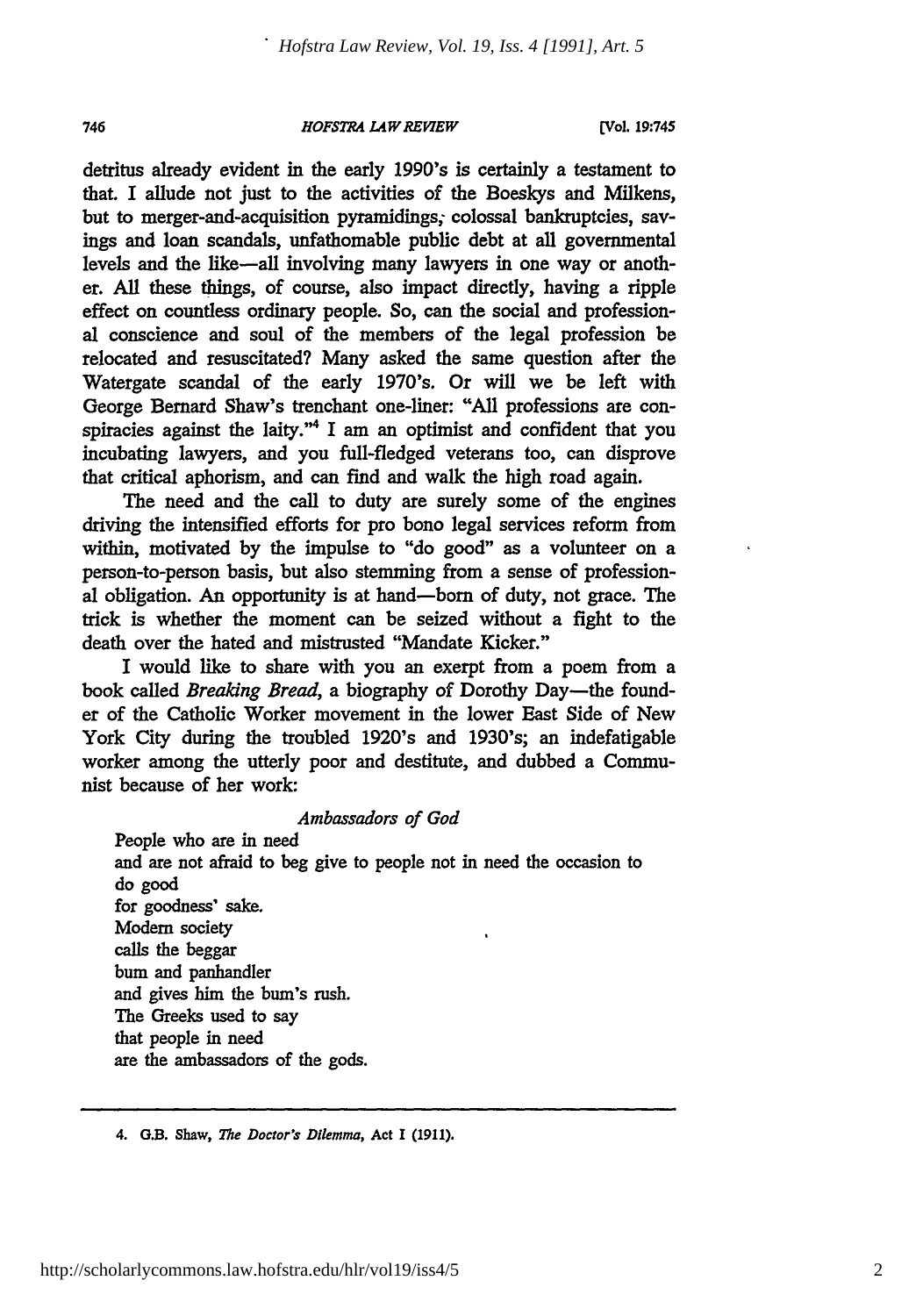#### *OBLIGATORY PRO BONO*

747

To be God's Ambassador is something to be proud of. $5$ 

The needy give lawyers something to be proud of as well. They allow us to rise to greater, more humane heights as professionals. For that, they deserve *not* a patronizing attitude of *noblesse oblige,* but one of great dignity, respect and appreciation.

Consider for a moment the interesting play on words of the Latin phrase *pro bono publico.* The literal translation, for the good of the state, powerfully conveys the larger good and meaning of providing one-to-one legal services to persons in need, including the needy working poor, who constitute such a large and permanent part of society. I was extremely impressed, for example, with a *60 Minutes* segment which showed two septuagenarian widows Levitt and Quinn, Esqs., running a Los Angeles Sunset Boulevard Family Law Clinic. They explained how they were "giving back" benefits bestowed upon them over a lifetime.<sup>6</sup> They were providing desperately needed family law legal representation to working needy individuals, and, ultimately, to society.

All lawyers face obligations rooted in the highest traditions of our learned profession, and as sounded in the Code of Professional Responsibility's call to action in Canon 2 and Ethical Consideration  $2-25$ .<sup>7</sup> My first job as a lawyer was on a corporate law staff in New York City which, in the early 1960's, if I may recount this with deadpan understatement, did not encourage its young lawyers to provide pro bono service. Discouraged, I sought alternative opportunities and happily found a productive career in both varied public service and law teaching. One of the highlights, so to speak, was defending a convicted murderer on a pro bono appeal assignment. The visits to, and the conferences at Sing Sing Prison (now Ossining Correctional Facility), as well as the planning and the professional exhilaration of briefing, arguing, and winning on appeal were put to the test occasionally by my young wife and children's conversational skepticism as to why I was working so hard, as they saw it, to set a murderer

<sup>5.</sup> M. PIEHL, BREAKING BREAD 103 (1982).

*<sup>6. 60</sup> Minutes,* **(CBS** television broadcast, Dec. 9, 1990).

*<sup>7.</sup> See* Code of Professional Responsibility, Canon 2, EC 2-25; N.Y. **JUD.** LAW, Appendix (McKinney **1975)** (discussing the importance of providing legal services to the disadvantaged).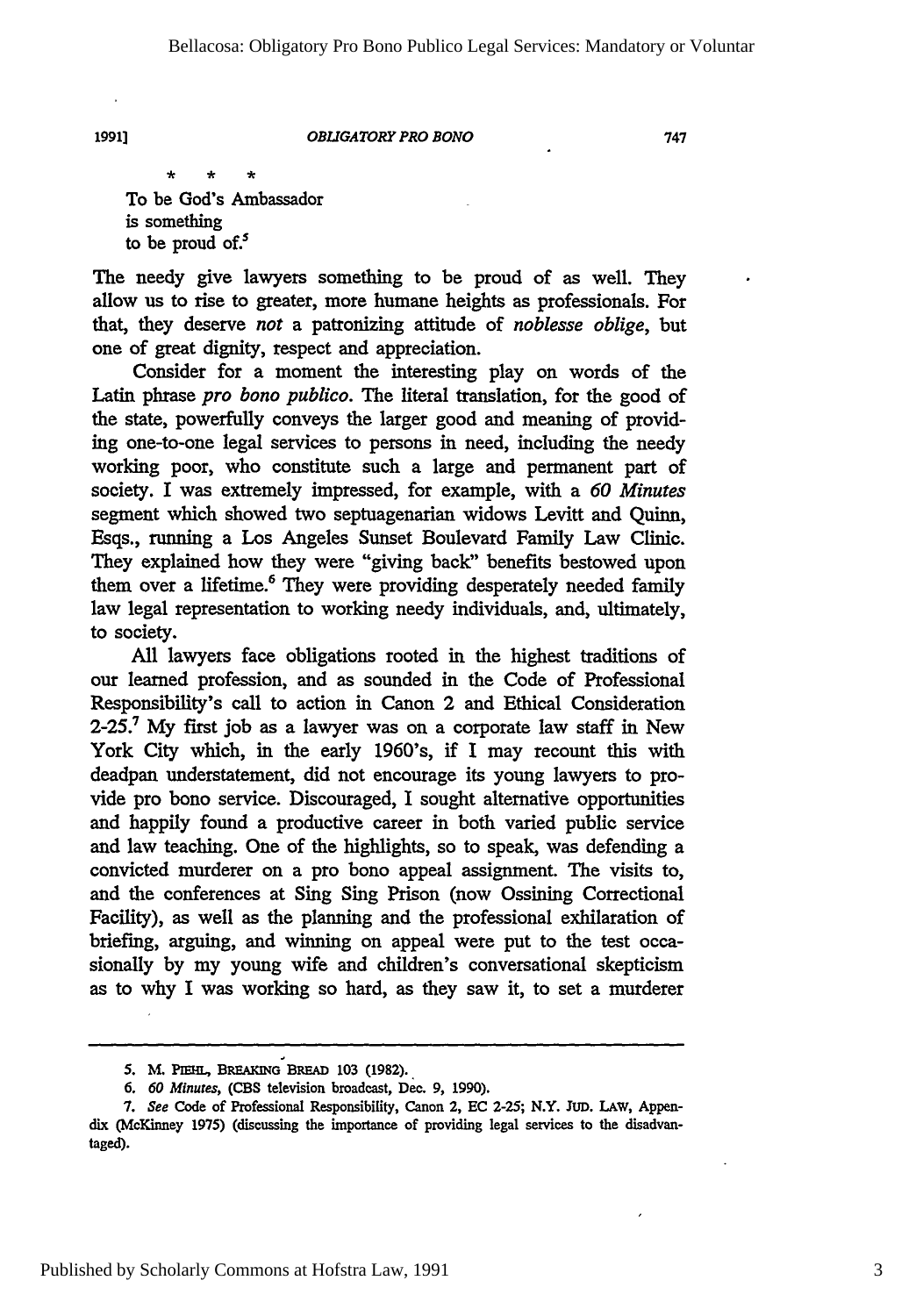*HOFSTRA LAW REVIEW* [

**[V/ol. 19:745**

free. The anxieties and inner conflicts that those musings evoked, in sharp contrast to the pro bono lawyer's professional duty, still evoke deep philosophical questions. Every time I read about, or rule on a similar case (the killing of a taxi driver), I utter a small private mantra that my former client was not involved. I even fantasize that he is out there somewhere as a reformed, contributing member of society.

**My** early experience and my present responsibility generate this question: Where are we today as a profession and a society? A brief summary of the New York experience may be useful. Chief Judge Sol Wachtler's initiative and call to study, to reform and to action is a national beacon in this field; just as the New York State Court of Appeals has been in its adjudicative leadership for over a century.<sup>8</sup> The Marrero Committee,<sup>9</sup> named for Victor Marrero, the Chair and a distinguished New York City lawyer, has done a magnificent **job** in deliberating and formulating a plan of action, calling at its core for a controversial 20-hours-per-year mandatory legal service contribution from every lawyer in New York.<sup>10</sup> The organized Bar sought and received a two-year moratorium on adoption and implementation of the Plan in its many particulars while the Bar fashions, funds and energizes a greatly expanded participation and volunteer program of legal services to the poor and needy.

Our Chief Judge has graphically described the plan and the moratorium as focusing the profession's mind more sharply by the sight of the gallows. There was great excitement in our magnificent courtroom in Court of Appeals Hall on Law Day, 1990 as this scenario and strategy unfolded. Across the country, too, I heard about it and witnessed lively discussions at meetings of the ABA Accreditation Committee, as law professors questioned me, and complimented our State for the leadership manifested by these developments.

To be sure, we are far from unanimity of view or approach. Amidst the applause, we hear some "Bronx Cheers." For example, Judge Titone of our own Court (who gave me advance permission to use his name so long as I called his critique a "Staten Island Cheer"), published an article not long ago urging consideration of alternatives.<sup>11</sup> He seriously questioned the mandatory approach for pro bo-

748

*<sup>8.</sup> See generally* **F. BERGAN,** *supra* note 2 (discussing the history of the New York Court of Appeals).

**<sup>9.</sup>** Committee to Improve the Availability of Legal Services.

**<sup>10.</sup>** *See* MARRERo REPoRT, *supra* note **3,** at **784** (stating the requirement that every attomey covered **by** the rule would be obligated to perform a minimum of forty hours of qualifying pro bono services every two years).

**<sup>11.</sup>** *See* Titone, *Perspective: Alternatives to Mandatory Pro Bono,* **N.Y.LJ.,** June 21,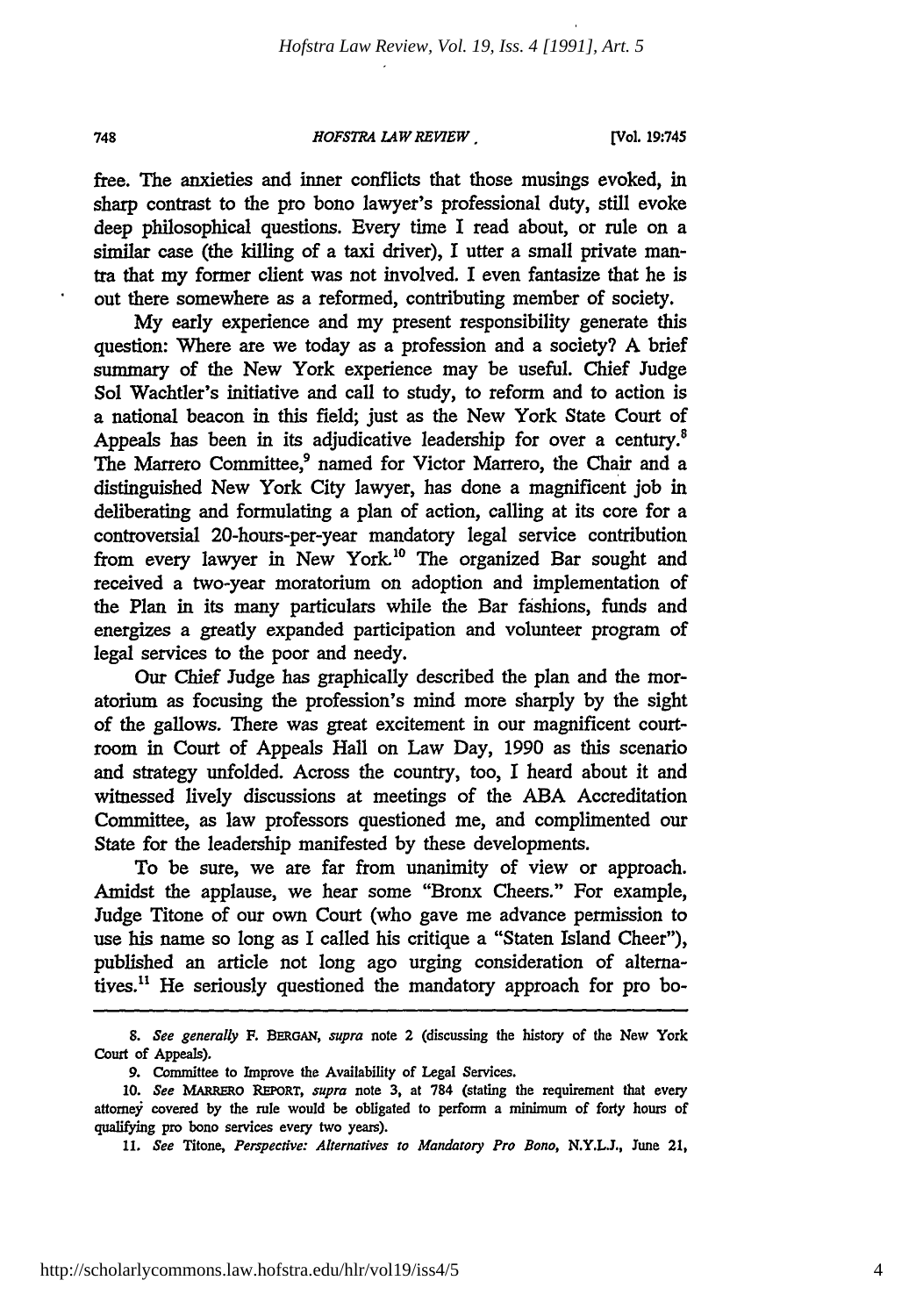#### *OBLIGATORY PRO BONO*

no services and the effectiveness of specialized Wall Street firms and lawyers in providing the most needed services in, for example, Housing Court and Social Service agencies.<sup>12</sup> I, myself, am troubled about the limited buy-out provision in the *Marrero Report*,<sup>13</sup> because that seems to be a throwback to the notorious Civil War draft avoidance device (even some members of the Marrero Committee dissented on that one). I am also concerned about the overly narrow definition of what would count towards satisfaction of the pro bono service obligation. 4 But while these concerns and those of others certainly are worthy of debate, and responsible answers and accomodations still must be given, further criticisms should not be allowed to stall necessary action. The time for reform has arrived.

In Washington, D.C., one of the nation's outstanding firms, Hunton **&** Williams, has launched a remarkable and unique program which answers the "over-qualified specialization objection." The firm has opened an exclusively pro bono satellite office in Richmond, Virginia, staffed by a partner and eleven associates of the main firm devoted to serving the elemental legal services needs of the poor and lower middle class. It has been so successful that the program has been expanded. Now, that is exciting, revolutionary and commendable. Many such law firm, corporate law department and other organized bar association programs are springing up in New York, too, responding out of altruism, self-interest and obligation. These programs shine in the highest traditions of fulfilling our professional responsibilities. They demonstrate action, not just words and not just a donation check!

Law schools, too, with growing clinical and authorized, supervised externship programs are likewise hearing the clarion call to dutiful sharing of our high calling, our high privilege and our talents. Law schools are spurred by pioneers like Hofstra's own Professor Dave Kadane, who just passed away, and I mention him with respectful appreciation and remembrance. I am pleased at what I see happening in this field as a lawyer, as a Judge, and as a legal educator. But there is a long road yet to travel.

Let me please relate to you a very interesting development Chief

749

**<sup>1989,</sup>** at 2, col. 2.

<sup>12.</sup> *See id.* (noting that appointed attorneys provide at best, token representation).

**<sup>13.</sup>** *See MARERMO* REPORT, *supra* note **3,** at 799-806 (discussing the monetary contribution option).

<sup>14.</sup> *See* **MARRERO** REPORT, *supra* note 3, at **789-97** (discussing qualifying services).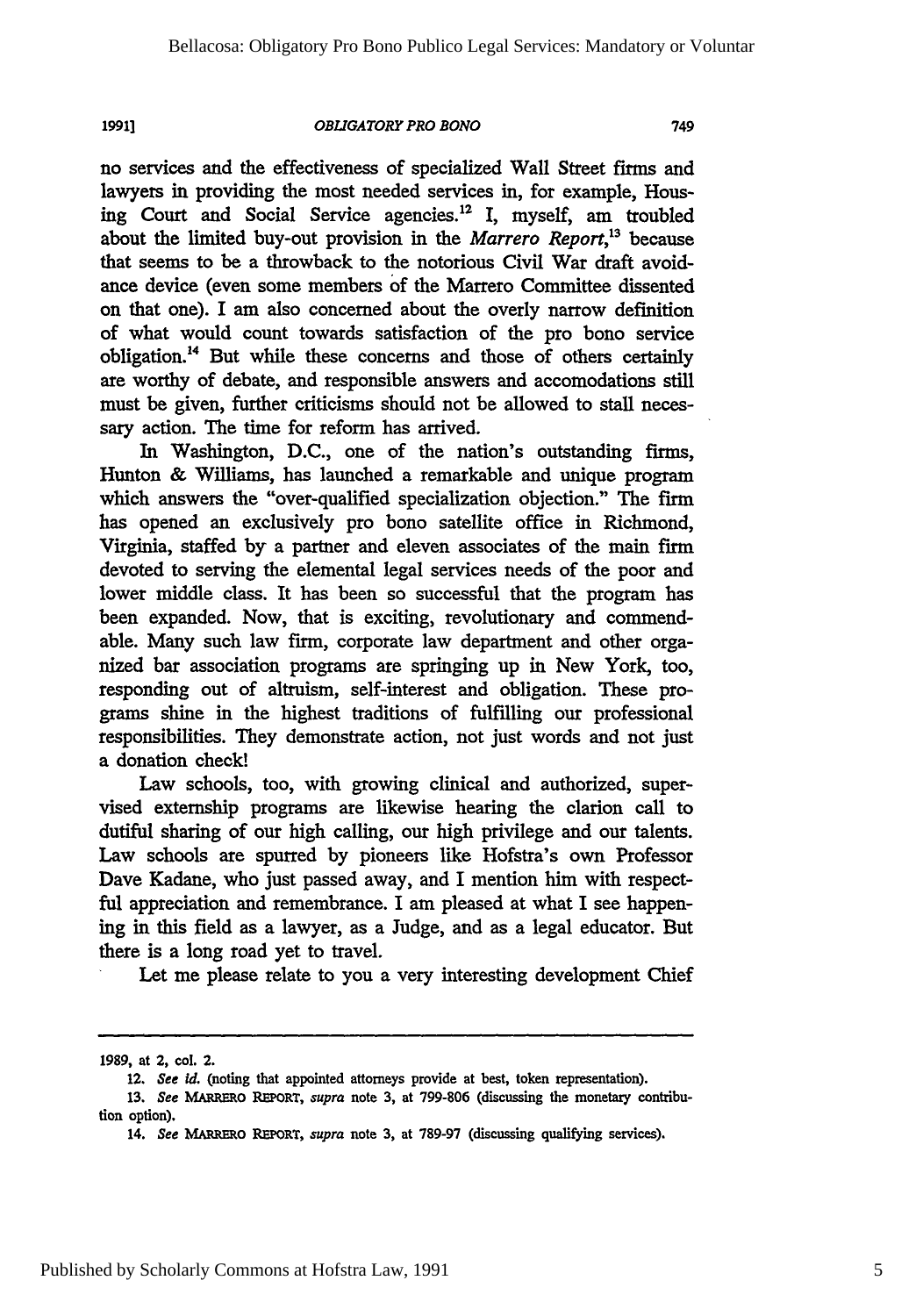750 *HOFSTRA LAWREVIEW* **(Vol. 19:745**

Judge Wachtler fashioned with our Court's unanimous policy approval just a few months ago, spurred on **by** our Marrero Committee: Public sector lawyers (our large nonjudicial lawyers' cadre) may now render pro bono legal services, with a carefully crafted set of provisos designed to avoid and sensitize against conflicts of interest and unauthorized use of public time, money and resources. In pertinent part, the new rule provides:

(1) Persons **...** may provide *pro bono* legal services, which do not interfere with the performance of their jobs, in contested or uncontested matters, except those brought in the courts of their own employment.

(2) *Pro bono* services in any contested matter shall be performed under such written terms and conditions as may be specified **by** the approving authority ....

**(3)** No provision of legal services or related activities... may take place during usual working hours unless appropriate leave is authorized and charged. No public resources may be used in any such connection. Reasonable precautions must be taken in all cases **by** approving authorities and authorized employees to avoid actual and perceived conflicts of interest and the actual or perceived lending of the prestige or power of the public offices or positions of the employees and conveying the impression that such employees are in special positions to exert influence.<sup>15</sup>

We have just approved our first staff lawyer's proposal to do bankruptcy work for the poor on her own time. The rule was our Court's way of saying: "Do as we do, not just as we say." Courts and the law profession must provide concrete examples and live .by the decrees they would impose upon others.

It is important that you appreciate how Judicial Branch executive policy is enacted. Under the State Constitutional Reforms of 1979, standards and administrative policies are proposed and ultimately promulgated by the Chief Judge of the Court of Appeals in his capacity as Chief Judge of the State, i.e., as the Chief Executive of the Judicial Branch. In between, he must consult with the four Presiding Justices of the Appellate Division and gain approval of his colleagues on the Court of Appeals. This can be very tricky, sticky, sensitive and troublesome; and if you have any doubt about my general comment, please read *In re Morgenthau v. Cooke.16* It describes the rule

**<sup>15.</sup> N.Y. CoMP. CODES R. & REGS. tit. 22,** § **25.40(c) (1990).**

**<sup>16.</sup>** *56* **N.Y.2d 24, 436 N.E.2d 467, 451 N.Y.S.2d 17 (1982).**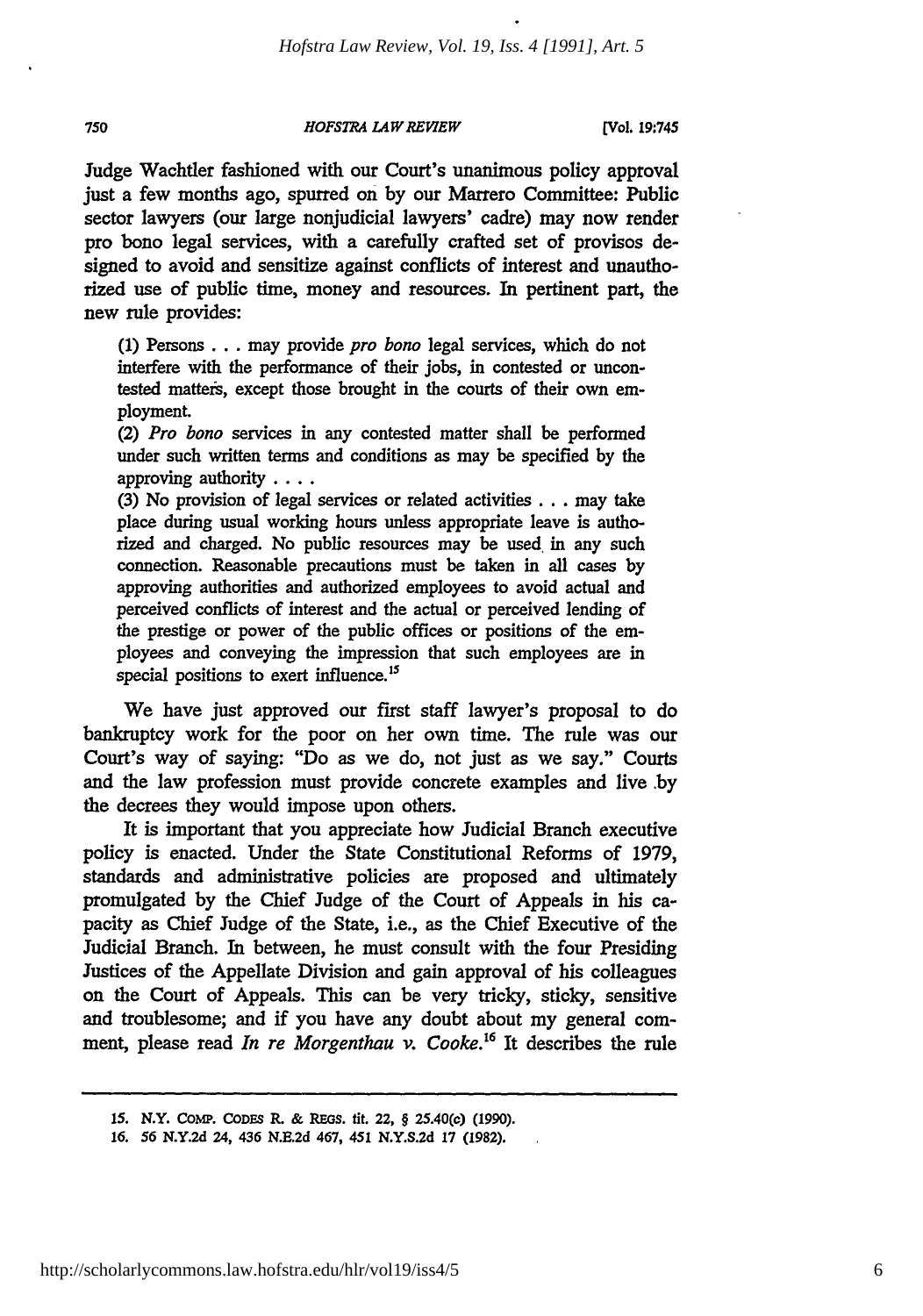#### *OBLIGATORY PRO BONO*

and policy-making process and how disputes are adjudicated under the rule of necessity **by** the very Court whose power is in question with respect to the very person, the Chief Judge, who is a party to the litigation and who is, therefore,'recused from the adjudicative participation.<sup>17</sup>

In preparation for my remarks to you today, I searched by oldfashioned memory techniques, not through the newfangled, technologically fashionable electronic modem research tools, for a couple of relevant examples and illustrative cases of the needs we are discussing. They do not fit the usual recall patterns and key word punch-ins. I remembered them from a chemical brain cell category that stores jurisprudential sensitivity gems: *Sabot v. Lavine,"8 and Zeliweger ex rel. Zellweger v. New York State Department of Social Services.19*

The *Sabot* case found a single parent from Long Island arguing *pro se* at the awesome, intimidating lectern of the Court of Appeals about the Department of Social Services' reduction of her Aid to Families With Dependent Children. She was attending college parttime to get a better job. Some bureaucrats decided that the childrens' little bank accounts were alternative available resources to public assistance. Listen to the Court's decision after then-Chief Judge Charles Breitel, on oral argument, chased the Assistant Attorney General back to the office with a verbal lashing that the Attorney General should find some real and important cases to bring into court:

The sums involved are not only trivial accumulations, the record shows that they are the result of small deposits-generally \$5 or \$10-representing, indisputably, birthday and holiday gifts from relatives and casual employment by the children themselves. It is, of course, reasonable and obvious to expect a person, applicant, recipient, or beneficiary, to utilize his own resources before receiving public assistance. But the broad humanitarian purpose of the Social Services Law does not contemplate that a person must be stripped bare, emotionally and economically, of the small sums and personal paraphernalia of trivial value and of uncertain recurrence, before

**<sup>17.</sup>** Other illustrations abound (speedy trial-ready trial; sanctions for frivolous litigation; electronic media in trial and appellate courts; Lawyers' Fund for Client Protection), and some lie ahead (Continuing Legal Education; Mandatory Pro Bono); see *also* Gair v. Peck, **6 N.Y.2d 97, 160 N.E.2d** 43, **188 N.Y.S.2d** 491 **(1959),** cert. *denied,* **361 U.S.** 374 **(1970)** (holding that the Appellate Division was able to adopt and enforce disciplinary rules regarding improper contingent fee arrangements).

**<sup>18.</sup>** 42 **N.Y.2d 1068, 369 N.E.2d 1173, 399 N.Y.S.2d** 640 **(1977).**

**<sup>19.</sup>** 74 **N.Y.2d** 404, 547 **N.E.2d 79,** 547 **N.Y.S.2d** 824 **(1989).**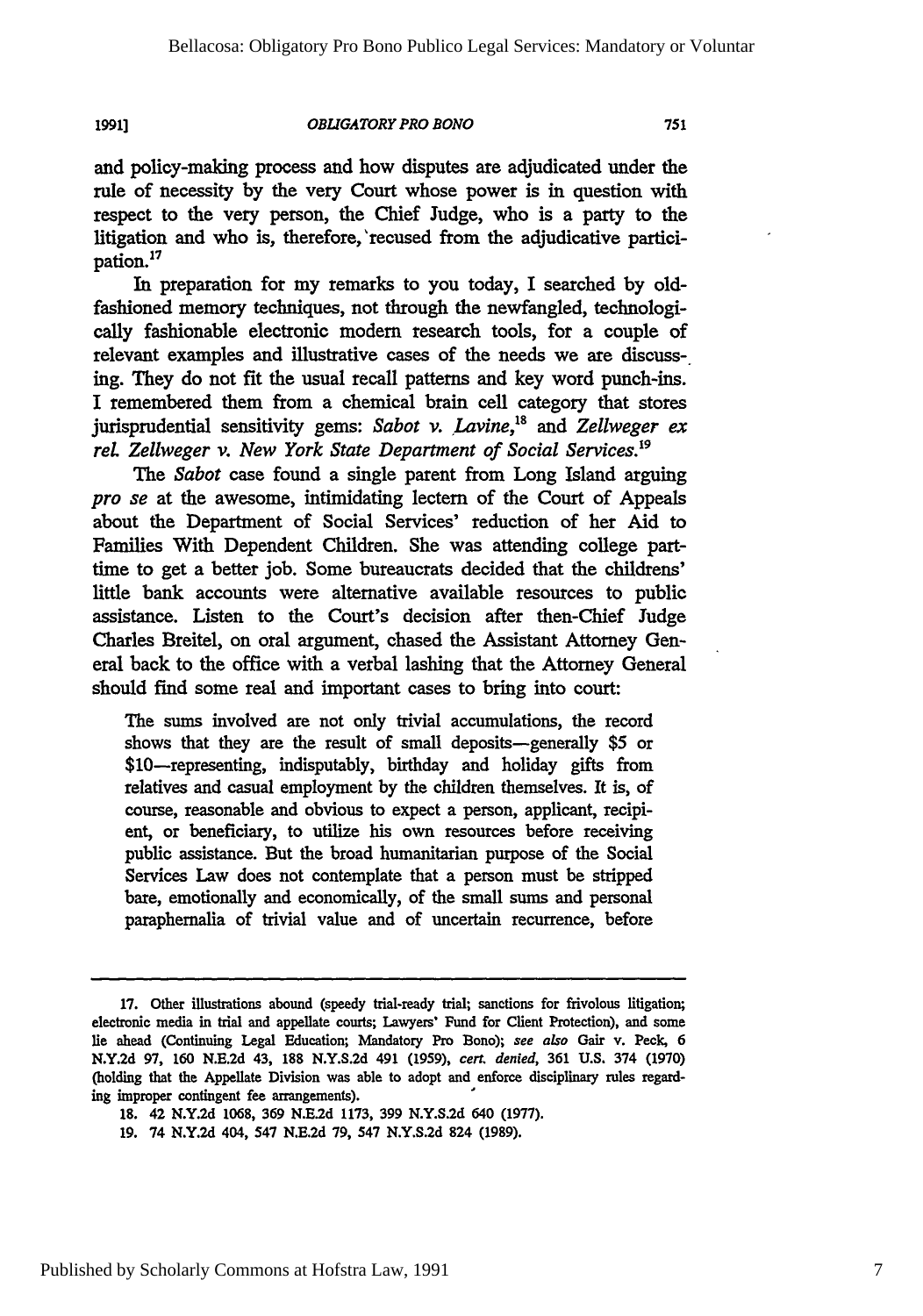752

#### *HOFSTRA LAW REVIEW*

**[Vol, 19:745**

applying for public assistance. Somewhere the line must be drawn. Thus it would be absurd and cruel, and therefore unintended **by** statute or regulation, to consider grand[parents]' watches, family pictures, family heirlooms of nominal value,, toys, bicycles and small gifts to children as available "resources" which must be sold and consumed before any public assistance will be made available. Any statute or regulation, but particularly social legislation, however broad, must be interpreted and enforced in a reasonable and humane manner in accordance with its manifest intent and purpose.<sup>20</sup>

That was **1977.**

In **1989,** a lawyer handling legal problems mostly for the elderly in the depressed, Canadian-border countryside of New York State argued on behalf of an 86-year-old spouse caring for her 91-year-old life partner, suffering from Alzheimer's Disease for twenty years. They were caught in a horrifying bureaucratic nightmare and a true "Catch-22." Listen once again to what a truly perceptive court can do when a proper case is presented with intelligent, cogent, caring and available advocacy by a lawyer for the poor. It is important that the advocacy exist as the initiating, focusing force because, as the great Cardozo in paraphrase warned, courts are not knights errant wandering the countryside from Long Island to Canada, then to Lake Erie, looking for personal good causes.<sup>21</sup> Our Chief Judge Sol Wachtler, a successor of Chief Judge Cardozo, said in the *Zellweger* case:

Mrs. Zellweger did not meet the County's 60-day deadline for requesting a hearing on her husband's behalf. But the indignation of the Social Services Department **...** and the County over her failure to meet the 60-day deadline rings hollow in light of their own failure to comply with the law and regulations that govem the conduct of fair hearings. While holding a 91-year-old Alzheimer's patient and his 86-year-old wife to strict compliance with the statute, the respondents have in this case failed to follow the clear language of their own regulations. $22$ 

Listen, too, to former Justice William Brennan's admonition set

<sup>20.</sup> *Sabot,* 42 N.Y.2d at 1068-69, *369* N.E.2d at 1174, 399 N.Y.S.2d at 641.

<sup>21.</sup> *See* **B.N.** CARDOZO, *The Nature of The Judicial Process,* in **SELECTED** WRITINOs Op BENJAMIN NATHAN CARDOZO THE CHOICE OF TYCHO BRAHE 164 (M. Hall ed. 1947) (noting that a judge "is not a knight-errant, roaming at will in pursuit of his own ideal of beauty or of goodness.").

*<sup>22.</sup> Zellweger,* 74 **N.Y.2d** at 407, 547 **N.E,2d** at **81,** 547 N.Y.S.2d at **826.**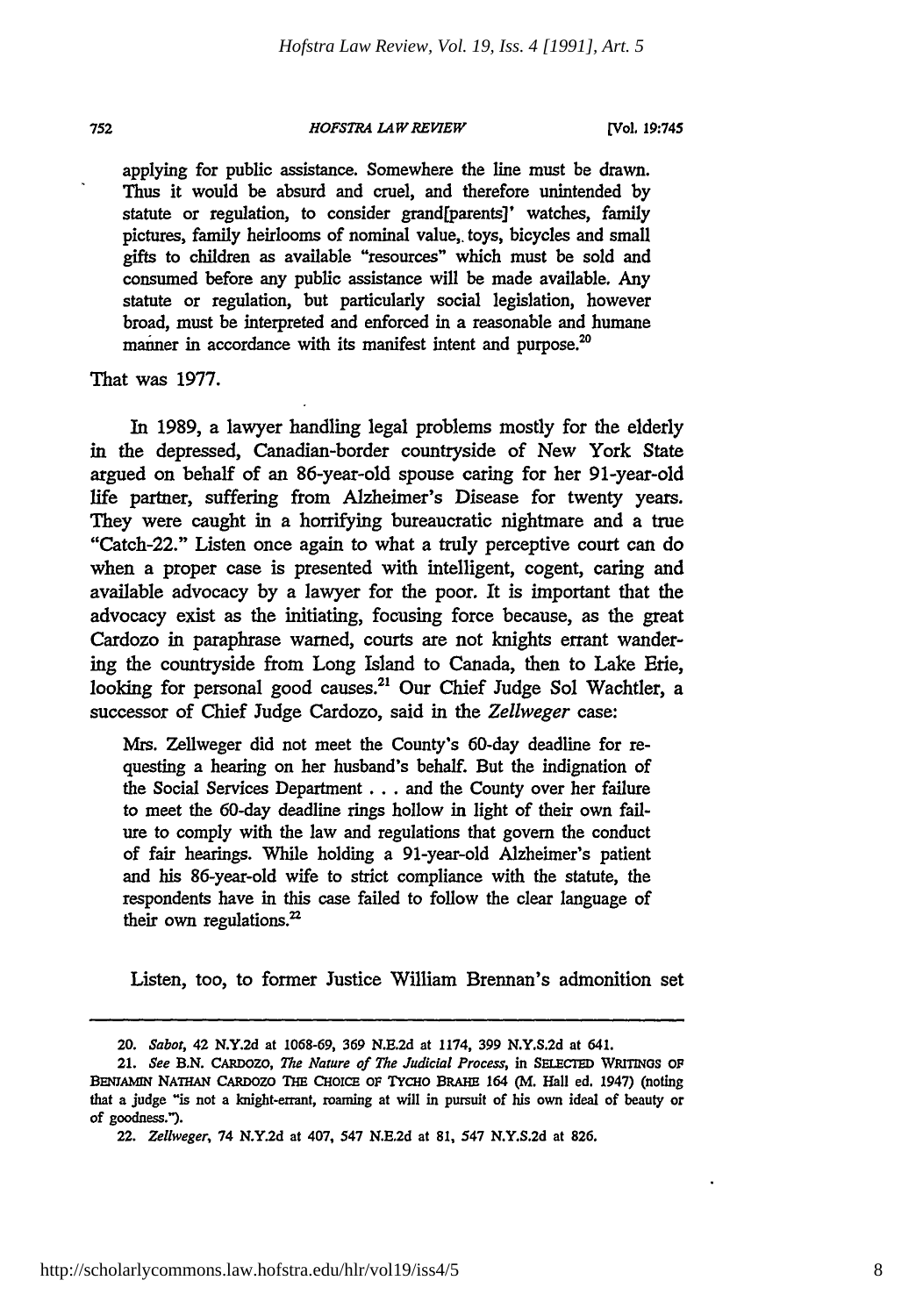#### *OBL[GATORY PRO BONO*

753

## out in the holding in *Mallard v. District Court:'*

We emphasize that our decision today is limited to interpreting § 1915(d). We do not mean to question, let alone denigrate, lawyers' ethical obligation to assist those who are too poor to afford counsel, or to suggest that requests made pursuant to § 1915(d) may be lightly declined because they give rise to no ethical claim. On the contrary, in a time when the growing and public funding for such services has not kept pace, lawyers' ethical obligation to volunteer their time and skills *pro bono publico* is manifest. Nor do we express an opinion on the question whether the federal courts possess inherent authority to require lawyers to serve. Although respondent and its *amici* urge **us** to affirm the Court of Appeals' judgment on the ground that the federal courts do have such authority, the District Court did not invoke its inherent power in its opinion below, and the Court of Appeals did not offer this ground for denying Mallard's application for a writ of mandamus. We therefore leave that issue for another day. We hold only that § **1915(d)** does not authorize the federal courts to make coercive appointments of counsel.<sup>24</sup>

The need for legal services is at hand. The duty inures within the words, spirit and fabric of the Code of Professional Responsibility, along with copious other obligations. The quibbling, nibbling and quarreling about volunteerism versus involuntary servitude and like rhetorical rantings are silly, embarrassing and counterproductive, and should cease.<sup>25</sup> It is this kind of debate-at this stage-that unsurprisingly heaps the wrath and impatience of the public upon the legal profession. The bottom-line objection seems to be to the enforcement of the obligation that is already there. We should not play lawyers' word games here. We all know lawyers have many and varied professional obligations. But lawyers need help, encouragement and incentives to spur the fulfillment of their obligations from time to time just like everybody else, if not more so. If we were able to search our psyches for our earliest murmurings of the primary motivation for becoming lawyers, we would probably discover that it was service to others in need. So lawyers should revisit those root stirrings, and be grateful for the opportunity and corresponding obligation to bring them

**<sup>23.</sup>** 490 **U.S. 296 (1989).**

<sup>24.</sup> *Id.,* 490 **U.S.** at 310.

*<sup>25.</sup> See* **Gair** v. Peck, **6 N.Y.2d 97, 160 N.E.2d** 43, **188 N.Y.S.2d** 491 **(1959),** *cert. denied,* **361 U.S.** 374 **(1960)** (upholding the Appellate Division's power to adopt and enforce a rule providing for disciplinary action against attorneys for receiving higher fees than could be legally collected under retainer agreements).